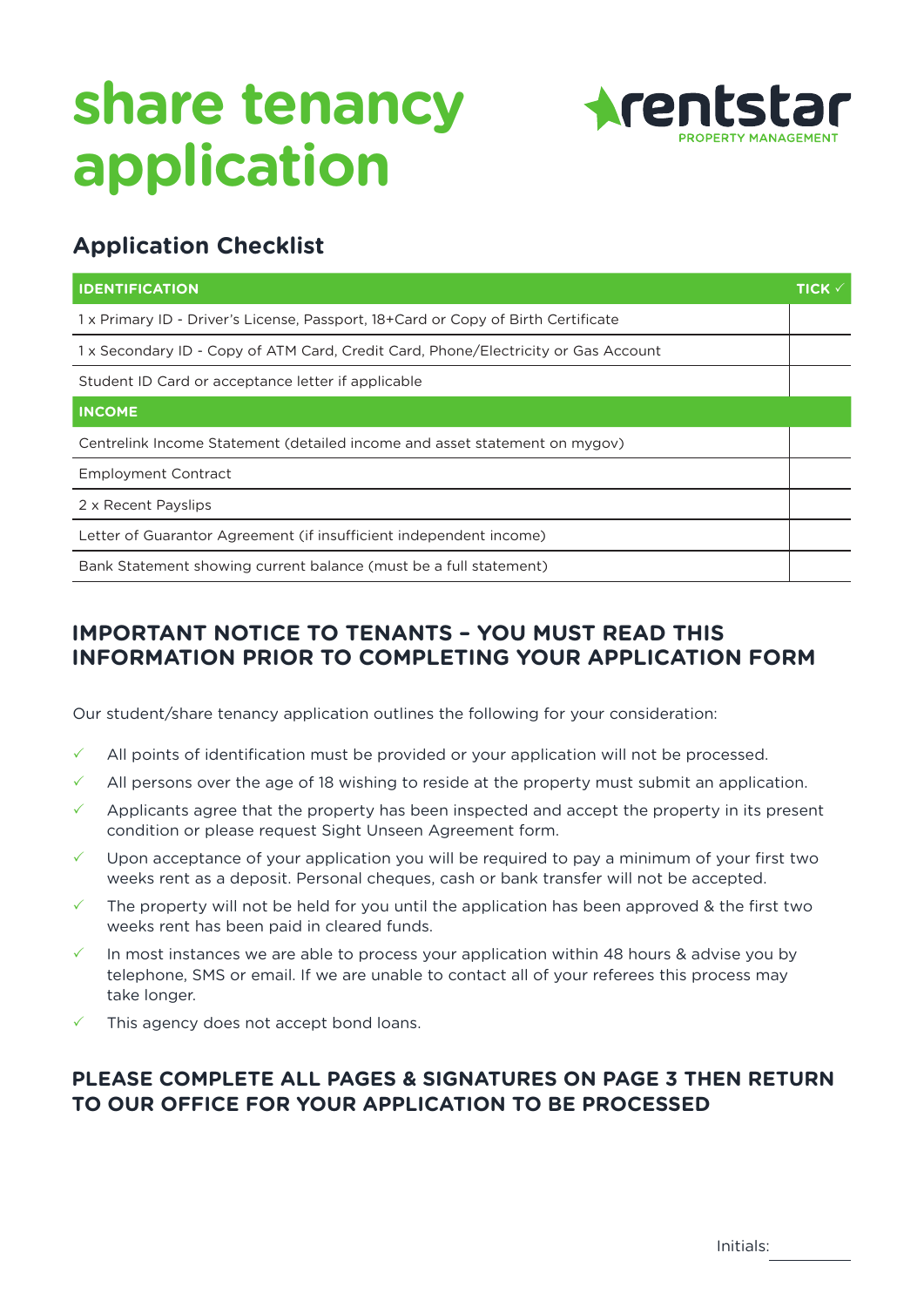

| <b>PROPERTY DETAILS</b>       |        |                                                      |                                                                                              |  |  |
|-------------------------------|--------|------------------------------------------------------|----------------------------------------------------------------------------------------------|--|--|
| Property Address:             |        |                                                      |                                                                                              |  |  |
| Room Number (1st Preference): |        |                                                      | Date Inspected:                                                                              |  |  |
| Room Number (2nd Preference): |        |                                                      | $\Box$ Yes<br>$\square$ No<br>Furnished Room: (If Applicable)                                |  |  |
| Lease commencement date:      |        |                                                      | Lease term (# of months):                                                                    |  |  |
| Rent per week:                |        |                                                      | Number & Type of pets:                                                                       |  |  |
| <b>PERSONAL DETAILS</b>       |        |                                                      |                                                                                              |  |  |
| Full Name:                    |        |                                                      | Date of Birth:                                                                               |  |  |
| Home Phone:                   |        |                                                      | Work Phone:                                                                                  |  |  |
| Mobile:                       |        |                                                      | Centrelink CRN: #                                                                            |  |  |
| Email:                        |        |                                                      |                                                                                              |  |  |
| Residency Status:             | ⊔<br>⊔ | Australian Citizen<br>Temporary Protection Visa      | <b>Permanent Resident</b><br><b>Bridging Visa</b><br>❏<br>⊔<br>Not a Permanent Resident<br>□ |  |  |
| <b>CURRENT ADDRESS</b>        |        |                                                      |                                                                                              |  |  |
| Address of Property:          |        |                                                      | Name of Agent/Owner:                                                                         |  |  |
| Agent/Owner Phone:            |        |                                                      | Agent/Owner Fax:                                                                             |  |  |
| Period of Occupancy:          |        |                                                      | Current Lease Expiry Date:                                                                   |  |  |
| Reason for Moving:            |        |                                                      | Rent Paid:                                                                                   |  |  |
| <b>PREVIOUS ADDRESS</b>       |        |                                                      |                                                                                              |  |  |
| Address of Property:          |        |                                                      | Name of Agent/Owner:                                                                         |  |  |
| Agent/Owner Phone:            |        |                                                      | Agent/Owner Fax:                                                                             |  |  |
| Period of Occupancy:          |        |                                                      | Rent Paid:                                                                                   |  |  |
| <b>EDUCATION</b>              |        |                                                      |                                                                                              |  |  |
| Institution:                  |        |                                                      | Campus:                                                                                      |  |  |
| Course Name:                  |        |                                                      | Course Length:                                                                               |  |  |
| <b>Student Number:</b>        |        |                                                      |                                                                                              |  |  |
| <b>CURRENT OCCUPATION</b>     |        |                                                      |                                                                                              |  |  |
| Position:                     |        |                                                      | Name of Company:                                                                             |  |  |
| Company Contact Name:         |        |                                                      | Company Contact Phone:                                                                       |  |  |
| Length of Employment:         |        |                                                      | Annual Income (incl. tax):                                                                   |  |  |
| Other Income Types (If appl): |        | $\Box$<br><b>Student Payment</b><br>Maintenance<br>❏ | $\Box$<br>Superannuation<br><b>Family Payments</b><br>⊔                                      |  |  |
| Other Annual Income: \$       |        |                                                      | Other Annual Income: \$                                                                      |  |  |

Initials: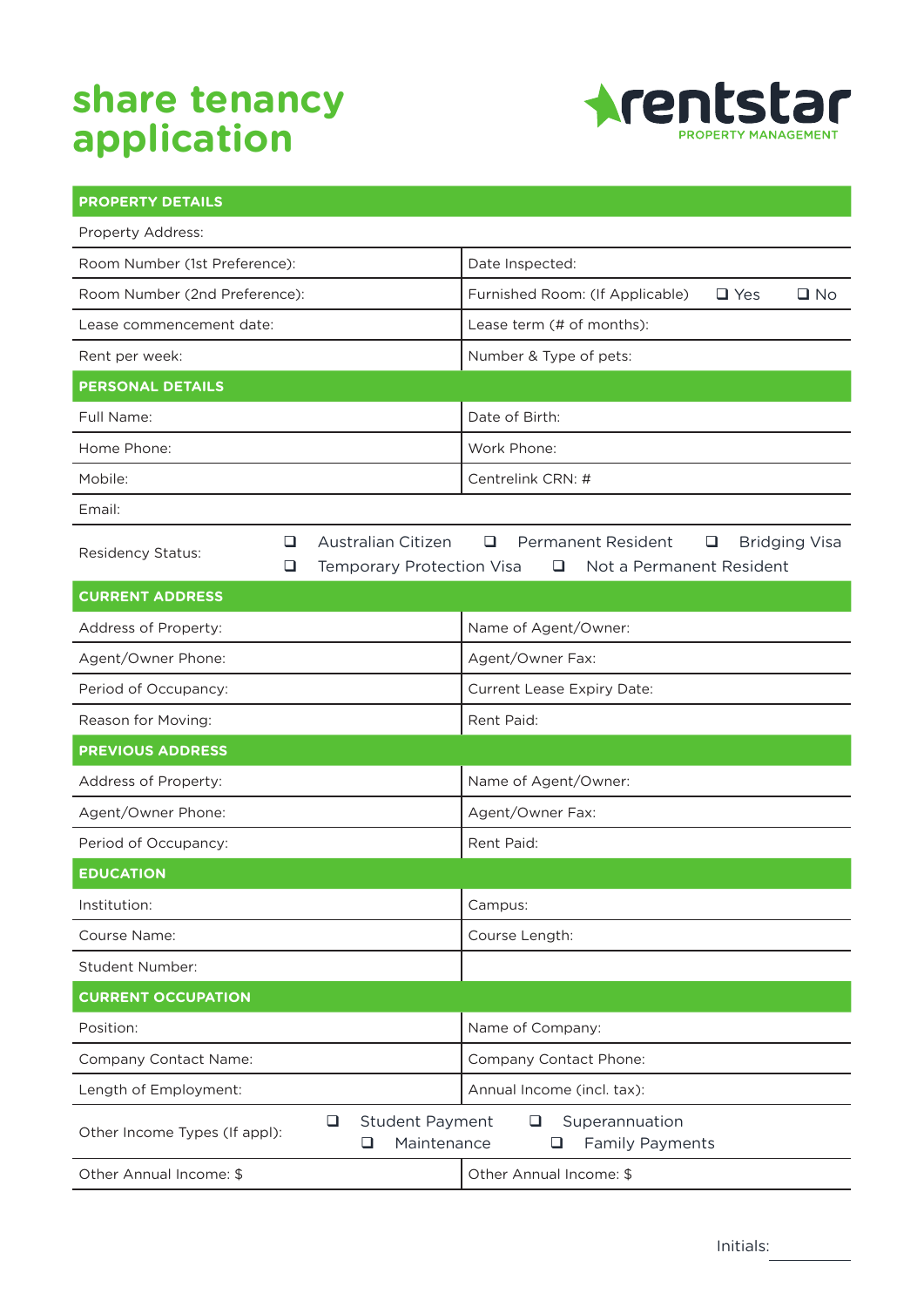

| VEHICLE INFORMATION (IF TO BE KEPT AT THE PREMISES) |            |  |  |  |  |
|-----------------------------------------------------|------------|--|--|--|--|
| Car Registration Number:                            | Car Model: |  |  |  |  |
| Car Registration Number:                            | Car Model: |  |  |  |  |
| NEXT OF KIN                                         |            |  |  |  |  |
| Name:                                               | Phone:     |  |  |  |  |
| Relationship:                                       | Email:     |  |  |  |  |
| Name:                                               | Phone:     |  |  |  |  |
| Relationship:                                       | Email:     |  |  |  |  |
|                                                     |            |  |  |  |  |

**WHY IS THIS PROPERTY RIGHT FOR YOU OR ANY SPECIAL COMMENTS/NOTES:**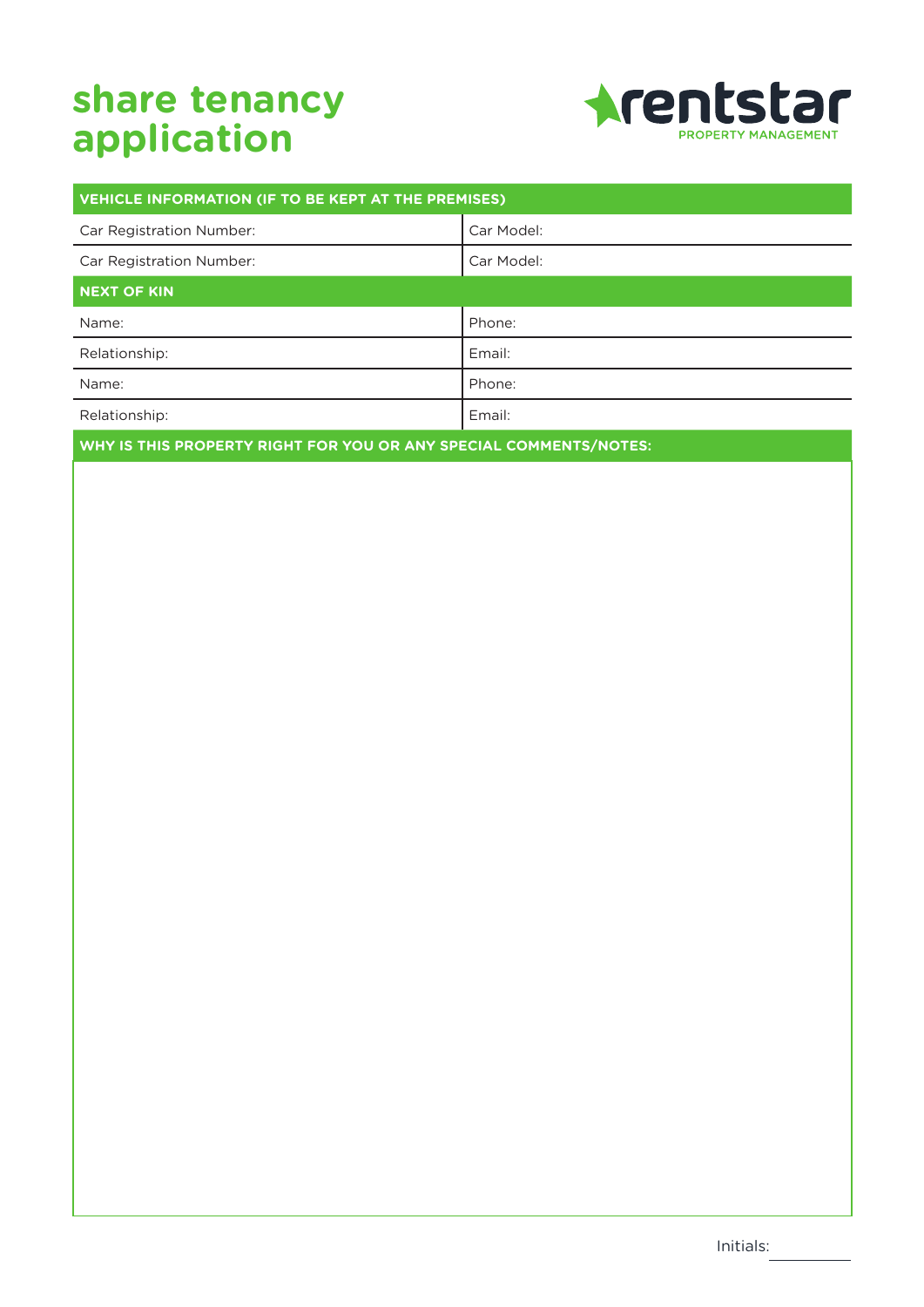# **student/share house rules**



**Resident and Guest Behaviour** - Residents and their guests must not interfere with the reasonable peace, comfort and privacy of other residents. Abusive language, excessive noise, parties and other anti-social behaviour will not be tolerated. Residents must always maintain a reasonable standard of dress in consideration of other residents. Entry into other residents rooms without their consent will not be tolerated. Any tenant disputes must be reported to Rent Star Property Management who will attempt to resolve the dispute before passing it on to the relevant authorities if necessary.

**Maintenance of Rooms** - Residents must maintain their rooms in a neat and tidy manner that does not interfere with the reasonable comfort of other residents, and in a way that does not create a fire or health hazard. Residents must not intentionally or recklessly damage or destroy any part of their rooms including the furniture or a facility in their rooms. Sheets and mattress protectors must be used on the beds at all times. Residents are not permitted to affix any items to any walls ie; hooks, sticky tape, blu-tak etc. Any damage caused as a result of fixtures placed on walls will result in charges at the end of your tenancy for repairs. Furniture provided at the commencement of the tenancy must be remain inside the room for the duration of the tenancy. Permanent removal or storage in the common areas without Rent Star consent will be considered a breach of the tenancy.

**Smoke Alarms** - Residents are responsible for the smoke alarm in their rooms. You may not tamper with touch or remove the batteries or any other part of the smoke alarm. If your neglect results in maintenance of the alarm being required or the Fire Services having to attend at the property due to a false alarm, you will be made to pay the costs.

**Common Areas** - Common areas are areas shared by all residents. The residents must make sure they and their guests leave common areas neat, clean and tidy after using them. No clothes or other personal items are to be left in the common areas for a short time frame or permanently, as this interferes with other residents use of these areas. Any items to be stored permanently in the common areas must be approved by Rent Star Property Management or they will be removed and disposed of. It is the responsibility of all residents to keep common areas neat and tidy at all times, please do your part to ensure the property remains a clean and sanitary environment.

**Guests** - Residents must ensure their guests are aware of and follow the house rules at all times. Guest visiting hours are strictly 9am to 10pm and must be accompanied by a resident at all times. Guests are not permitted to stay overnight under any circumstances and any non-resident including family members found to be in the property unaccompanied should be asked to leave immediately. If guests including family members are found to be residing at the premises overnight the host resident will be fined \$100 per day until the guest/s have vacated the premises. Guests are prohibited from entering the rooms of residents other than their host and residents are responsible for the conduct of their visitors including payment for any damage or breakage that may occur.

**Door Locks and Keys** - Residents must not tamper with (or change) a door lock on the premises, or make copies of keys without the permission of the provider/agent. Residents that lose their room key will be charged a replacement fee of \$30 per key. If you are locked out or have lost your keys Rent Star Property Management cannot guarantee a key will be available from our office for replacement. If you require a call out from Rent Star during office hours a fee of \$55+GST will be payable onsite or \$110+GST out of office hours. Rent Star cannot guarantee a representative from our office will be available to attend & therefor recommend contacting a locksmith at your own cost. Residents must not give their room key to visitors to use.

**Animals** - Residents must not keep an animal on the premises at any time. This includes short term stays. ANIMALS ARE STRICTLY PROHIBITED.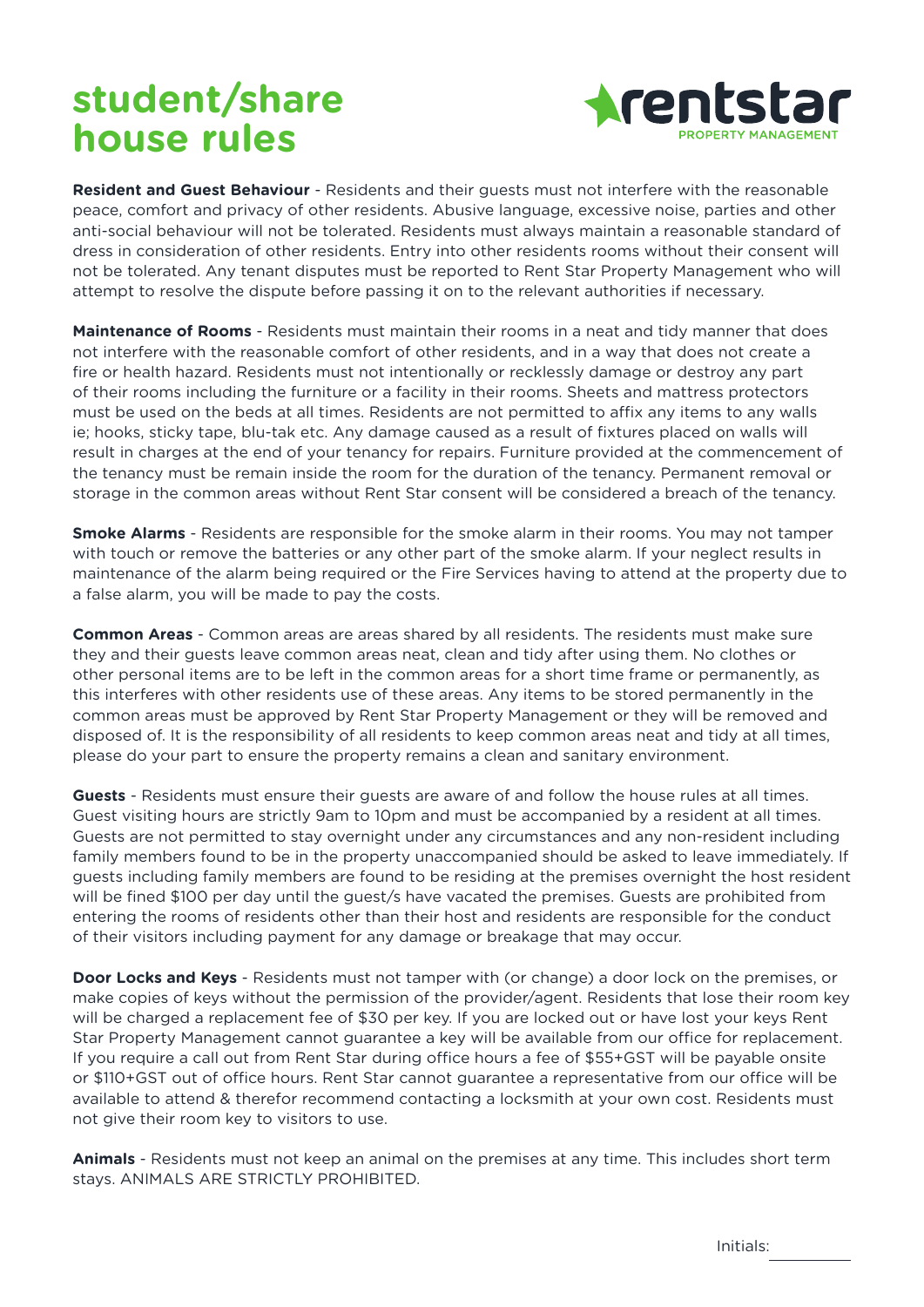# **student/share house rules**



**Smoking & Fire Safety** - Residents must not smoke cigarettes, cigars or any other substance inside the unit or on the balcony. To ensure the health and comfort of other residents is not adversely affected by smoke; all smoking is to occur outside of the property and at least 10 meters from the exterior of the building. Cigarette butts must be disposed of in a rubbish receptacle and not left any containers or on the grounds of the external of the property. Burning candles, oil burners and/or incense are prohibited at all times. This is for the safety & comfort of all guests.

**Alcohol & Illegal Drugs** - Absolutely no usage of drugs or other illegal substances are permitted in the property. Alcohol consumption is to be kept a minimum and drunk and disorderly conduct will not be tolerated. Illegal substances will not be tolerated and will grounds for immediate eviction and will also be reported to the police.

**Noise** - Residents and/or their guests must keep noise to a minimum between 11pm and 7am. Residents must keep their TV's and radio's at an acceptable level at all times as not to disturb other residents.

**Repairs & Maintenance** - All repairs & maintenance must be reported immediately to Rent Star Property Management. In an emergency please contact the after hours number: 07 3367 1245. Any damage to the property must also be reported immediately to Rent Star Property Management. Residents will be responsible for the cost of repairs of any damage caused to the property by that resident.

**Rubbish Removal** - Residents at all times must: protect garbage deposited in the authorised bins against attraction of flies, by wrapping the garbage in garbage bags or other suitable material; ensure the health, hygiene, and comfort of other residents is not adversely affected by the disposal or build up of garbage; and comply with all local government laws about disposal of garbage. All wheelie bins must remain inside the grounds of the property and only placed on the curbside for Brisbane City Council Collection. Once the rubbish has been collected the wheelie bins are to be returned on the same day onto the confines of the property.

**Electronic Appliances** - Any electronic appliances including but not limited to fridges, TV's, DVD's and portable air-conditioning units must not be permanently stored in residents rooms or the common areas, without prior written approval from Rent Star Property Management. If applicable extra costs will be payable for the electricity consumption of these appliances.

**Security & Safety** - Residents must at all times observe and comply with the security arrangements put in place by the agent/owner. For example residents must ensure that all entry doors are left secure after entry or exit from the property. Residents are not permitted on the roof of the property at any time.

**Food Storage & Consumption** - Residents must at all times store all food items in their allocated kitchen cupboard and or fridge zone. It is the individual residents responsibility to keep their food areas clean. At no time are food items to be stored or consumed in residents rooms. All dishes, cutlery, cooking implements will be cleaned & put away immediately after use.

**Cleaning Roster** - To prevent cleaning disputes arising between tenants the property a cleaning roster has been implemented. All residents must complete the allocated duties each week as per the cleaning roster. Any resident not performing their weekly duties can be reported to Rent Star Property Management who will then take the necessary action against the offending tenant/s.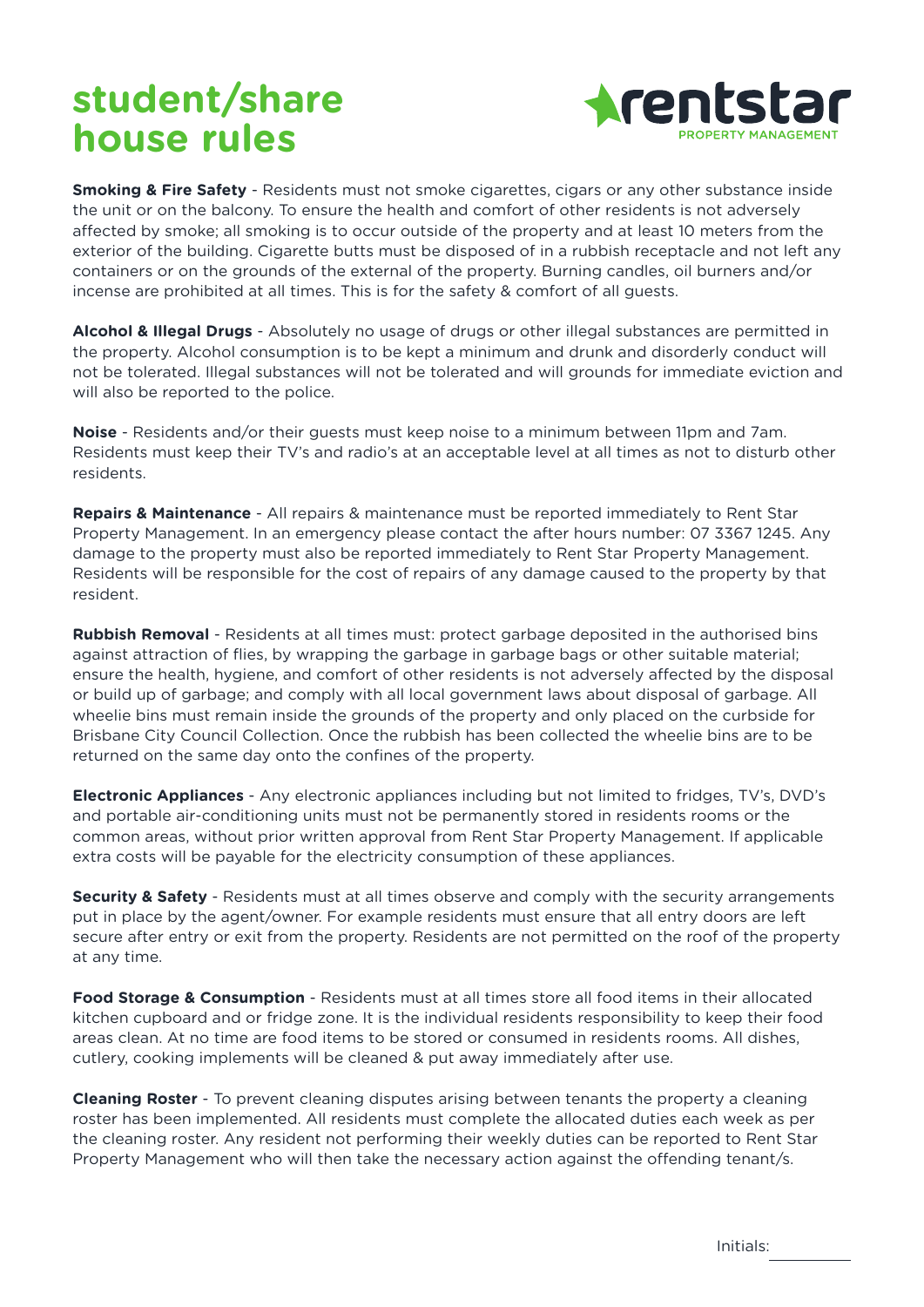# **student/share house rules**



**Parking** - Residents must not park a vehicle, or allow a vehicle to stand on common property; or permit a guest to park a vehicle, or allow a vehicle to stand on common property, except for the designated visitor parking which must remain available at all times for the sole us of visitors vehicles.

**General Housekeeping** - You are responsible for keeping the property clean and tidy at all times this includes both your room and the common areas. All kitchen and bathroom surfaces should be cleaned immediately after use. Bathrooms must be left free of excess water on the floor & vanity areas. If in the event the common areas are not kept clean, Rent Star Property Management will notify all residents outlining the cleaning items that need to be rectified and provide the residents with the opportunity to attend to the cleaning.

After 7 days, Rent Star Property Management will re-inspect the property and if the cleaning has not been completed, a professional cleaner will be engaged, and the cost of the cleaning will be divided equally between all residents. Fittings at the property including but not limited to taps, lights, TV, radio & computers must be turned off when not in use. All furniture and inclusions must remain as they are and not removed at any time.

**Vacating Process** - Two weeks notice is required in writing to vacate your room. This written notice is required to be submitted on a form R13. If you have carpet and a mattress in your bedroom you will be required to have it professionally cleaned upon vacating with a receipt provided to Rent Star Property Management. There will also be an approximate \$25 fee for the replacement of a mattress protector.

**Breaches of House Rules** - If a resident is continually dis-regarding the house rules and/or cleaning roster we ask residents to please report this offender to Rent Star Property Management. The house rules are in place to ensure the property is a pleasant place to live for all residents. If information and supporting evidence is received by our office, action will be taken against this offender and if necessary termination of their tenancy.

**House Rule Changes** - These House Rules and Conditions are made in accordance with the Residential Services (Accommodation) Act 2002.

### **rent payment options**

- $\Box$  By phone or internet with all major credit cards (Visa/Mastercard/Bankcard 1.5% of the transaction amount) (Diners Club 3.770% of the transaction amount) (American Express 3.3% of the transaction amount)
- **Q** Customer Initiated Direct Debit via DEFT (\$0.85 per transaction)
- □ Bank Cheque or Money Order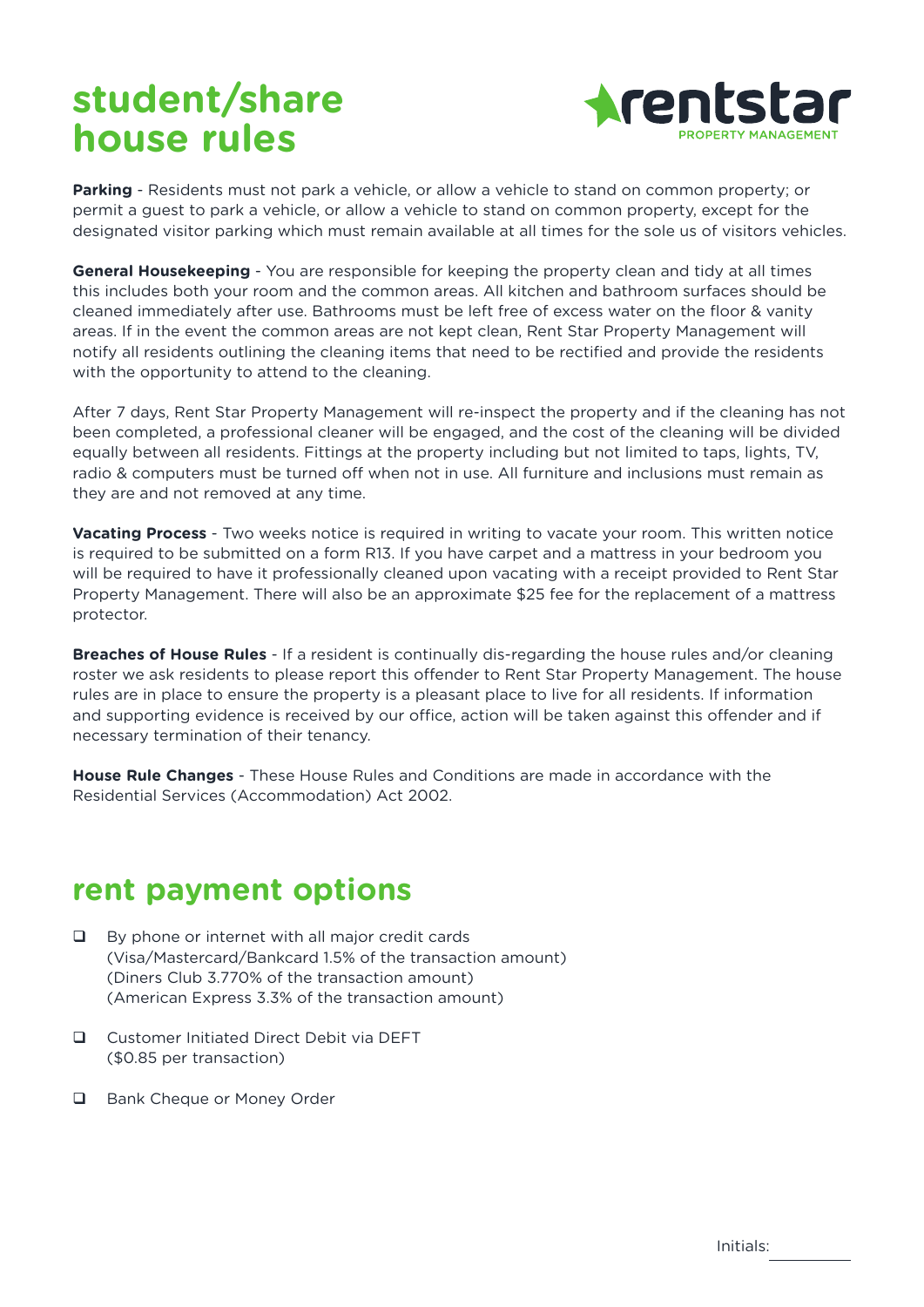



#### **GUARANTEE TO: The Property Owner, c/- Rent Star Property Management**

I/We (insert Guarantor's name)

Confirm that we are (insert relationship e.g. parents)

#### of the Applicant(s) name(s)

- 1. In the event of the property owner agreeing to lease the said property to the Applicants, we the persons named as Guarantors hereby jointly and severally guarantee to the property owner the due performance, observance and fulfillment by the Applicant/Tenant of the terms, provisions and conditions in the said Tenancy Agreement.
- 2. As Guarantors we hereby jointly and severally indemnify and agree to keep indemnified the property owner from and against all damages and all costs, losses and expenses which the property owner may suffer or incur consequent upon or arising directly or indirectly out of any breach or non-observance by the Tenant(s) of any of the terms, provisions or conditions in the Tenancy Agreement.
- 3. This guarantee shall continue to remain in full force and effect until the due performance observance and fulfillment by the Tenant of all the terms, provisions and conditions on the part of the tenant to be performed, observed and fulfilled in accordance with the Tenancy Agreement.

This agreement has been executed by the Guarantor(s) on the

#### **Guarantor Details**

| <b>GUARANTOR #1</b> |       |         |
|---------------------|-------|---------|
| Full Name:          |       |         |
| Contact Number:     |       | Mobile: |
| Email:              |       |         |
| Address:            |       |         |
| Signature:          | Date: |         |
| <b>GUARANTOR #2</b> |       |         |
| Full Name:          |       |         |
| Contact Number:     |       | Mobile: |
| Email:              |       |         |
| Address:            |       |         |
| Signature:          | Date: |         |

To confirm this agreement, please include a copy of Guarantor's identification.

Initials: